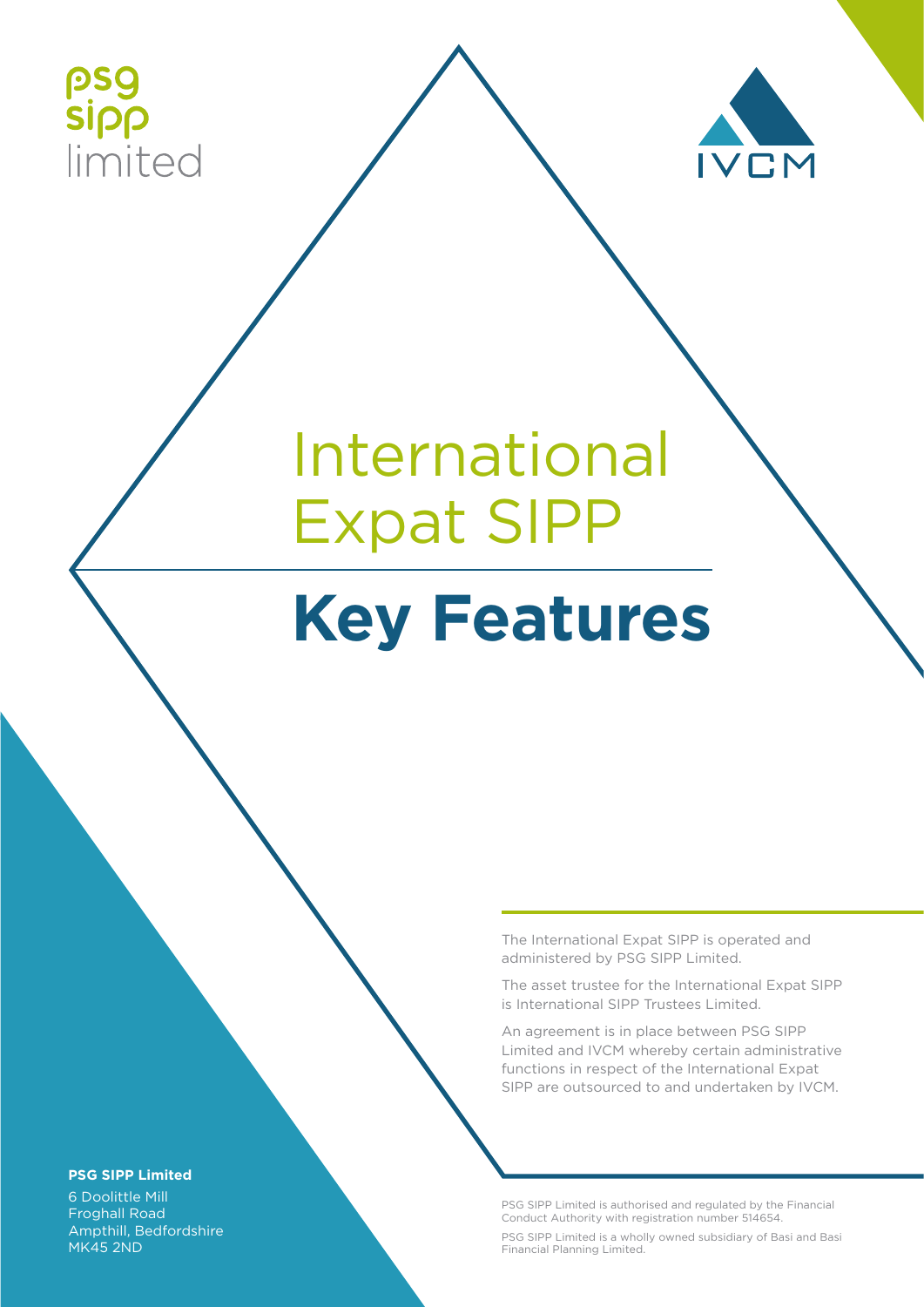## Key Features of the International Expat SIPP

The Financial Conduct Authority is the independent financial services regulator. It requires us, PSG SIPP Limited, to give you this important document to help you decide whether the International Expat SIPP is right for you. You should read this Key Features document carefully to ensure you understand what you are buying and then keep it safe for future reference.

The International Expat SIPP is a Self Invested Personal Pension that allows you to control where you invest your pension fund.

**PSG SIPP Limited does not give financial** 

advice. If you are unsure about the suitability of the International Expat SIPP to meet your requirements you must speak with a Financial Adviser.

## Aims of the International Expat SIPP

- 1 A means to save for retirement in a tax efficient and flexible way.
- 2 To make your own investment decisions regarding your pension fund in conjunction with your advisers in a broad range of investments subject to HMRC rules.
- 3 To allow you to take a lump sum and flexible income in retirement.
- 4 A lump sum, a pension or both for your nominated beneficiary(ies) should you die before taking benefits.
- 5 The option to take income from your pension without buying an annuity, now known as 'Drawdown Pension', subject to certain rules.
- 6 To give you flexibility over the provisions for your nominated beneficiary(ies) upon your death including the availability of a lump sum if you are drawing under Drawdown Pension or to draw a non taxable income in the event of your death (taxed if Member aged over 75 at date of death at recipients personal tax rate).
- 7 To allow you to consolidate all your pension arrangements by transferring them into your SIPP.

### Your Commitment

- 8 To make at least one single contribution or a transfer from a previous pension. Once a transfer has been made into your SIPP all rights and guarantees in your previous scheme will end.
- 9 You are not required to continue making contributions.
- 10 You will not be able to draw any benefits until you are at least age 55 unless you retire early due to ill health or your job has a recognised low retirement age agreed with HMRC.
- 11 You, your Investment Manager or Financial Adviser will be responsible for ensuring that the assets held within your SIPP are suitable to meet your needs and objectives in retirement.
- 12 To tell us if you stop being eligible to receive tax relief on your contributions.
- 13 You will be required to tell us each year how much you wish to withdraw from your SIPP.
- 14 You will be required to take your tax free lump sum at the same time you designate your fund for a Drawdown Pension.
- 15 To pay the International Expat SIPP charges as set out in the latest fee schedule.

V010422 2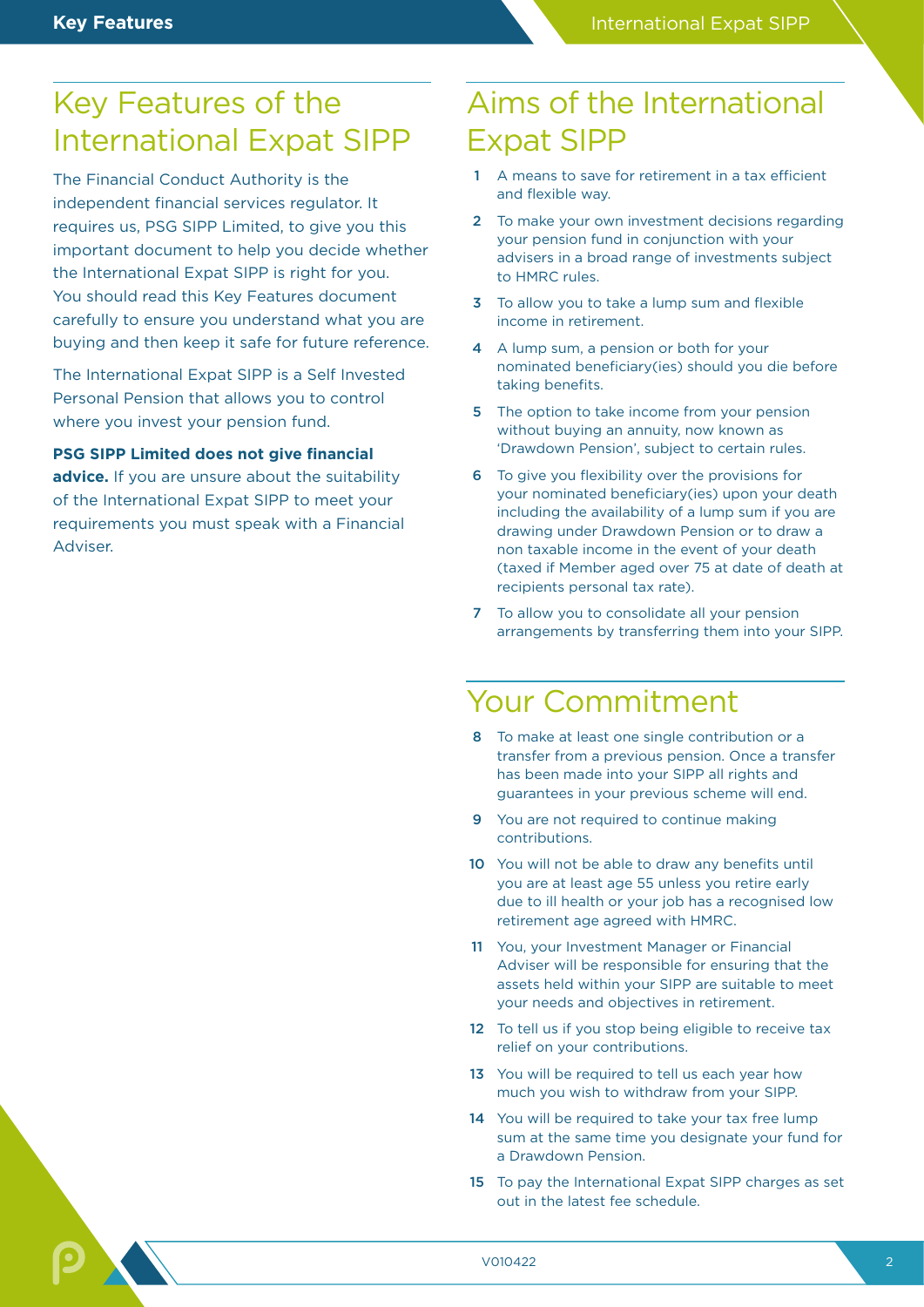### Risk Factors

- 16 What you get back when you retire is not guaranteed and may be lower than illustrated if:
	- *a The investment returns are lower than illustrated.*
	- *b You start taking benefits earlier than your selected retirement date.*
	- *c You stop or reduce any regular contributions being paid.*
	- *d You purchase an annuity and the annuity rates are lower than illustrated.*
	- *e The charges increase at a higher rate than illustrated.*
	- *f Tax rules or legislation changes in the future.*
	- *g A pension sharing order is made by Court against your SIPP reducing its value.*
- 17 If you or your employer pay contributions to your SIPP and any other registered pension that are in aggregate in excess of the annual allowance you will be personally liable to pay a tax charge.
- 18 If you have made a transfer, the pension you get from your SIPP may be less than the pension you could have got from the previous scheme. You may be giving up guarantees in your previous scheme.
- 19 The charges to your SIPP may increase more than assumed in the illustrations received.
- 20 If you cancel your SIPP during the 30 day cancellation period you may get back less than what you paid in.
- 21 We are required to wait 30 days before purchasing an investment. If however you waive this right to a cancellation period and ask us to complete an immediate purchase, you should understand that you will be responsible for any costs incurred in connection with the purchase.
- 22 If you decide to draw an income directly from the SIPP you should be aware of the following:
	- *a High income withdrawals are unlikely to be sustainable if investment returns are low during the withdrawal period. They may also reduce any potential annuity.*
	- *b There is no guarantee that your income will be as high as that provided by an annuity.*
	- *c The value of the remaining pension fund may not be sufficient to maintain income at the same level to that from an annuity bought at outset.*
- *d The higher the level of income withdrawals, the less you will be able to provide for dependants or to buy an increasing annuity in the future.*
- *e Annuity rates can change substantially over short periods of time, both up and down. They could be worse when you buy an annuity than they are now.*
- *f Under Drawdown Pension you will not receive the benefit of cross-subsidy from the funds of annuitants who have died as you would under an annuity.*

## Taxation Risks

- 23 It will take between circa 6 to 11 weeks to recover basic rate income tax from HMRC during which time the cost of investments may rise.
- 24 Tax legislation and/or our understanding of it and tax rates may change and create additional tax liabilities on you personally and/or your pension fund.

## Investment Risks

- 25 An unauthorised payment or investment made by your SIPP may result in a substantial tax charge.
- 26 The value of your SIPP can go down as well as up. You may not get back what you put in.
- 27 The investment performance of the underlying assets may be worse than assumed in the illustrations received. The value of investments can go down as well as up and are not guaranteed. Past performance is not a guide to future returns.
- 28 Some investments are higher risk than others and you should therefore understand the risk profile of the underlying investments.
- 29 If you invest in property, the value of the property is determined by an independent valuer and is a matter of opinion rather than of fact. This type of investment may take longer to sell than other forms of investment.
- 30 The bank which holds your SIPP cash deposits may fail. You have protection under the Financial Services Compensation Scheme (FSCS) but this has limits.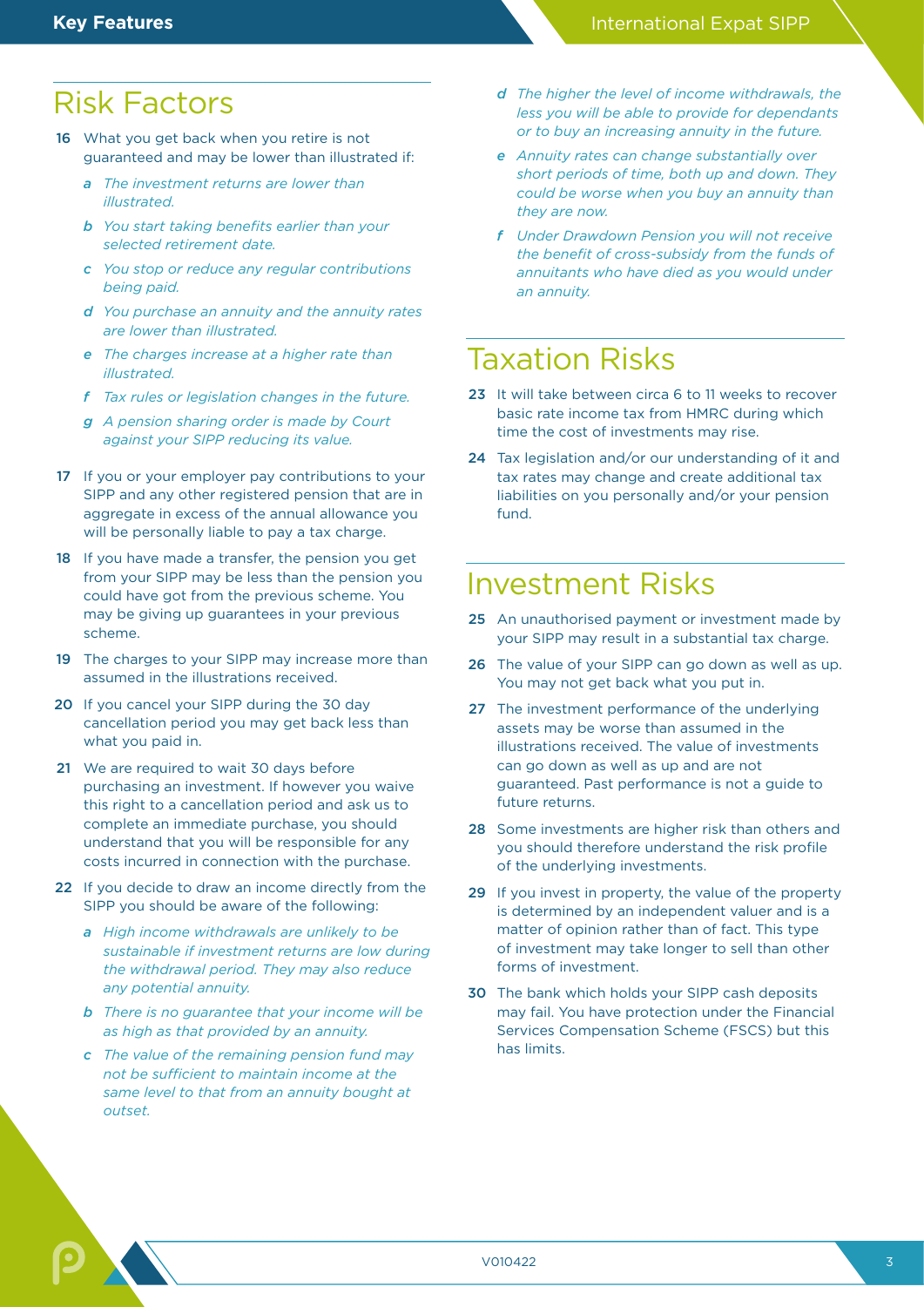## Frequently Asked **Questions**

#### 31 What is a personal pension?

 It is a tax efficient investment vehicle designed to help you save for your retirement. At retirement you will have a fund to be used to provide or buy a suitable pension.

#### 32 What is a SIPP?

 A SIPP is a type of personal pension which gives you an increased choice over your investment of the fund.

Please be aware that Stakeholder Pension Schemes are also available and might meet your needs at least as well as a SIPP. Your Financial Adviser will be able to advise you which contract is most suited to your circumstances.

#### 33 What level of contributions is permitted?

- *a You can invest as much as you like, but excessive contributions are not usually tax-efficient.*
- *b If your personal contributions exceed your annual limit you will not qualify for tax relief on the excess.*
- *c The annual limit is the greater of 100% of earnings and £3,600 gross.*
- *d If total contributions (personal and employer) from all sources exceed the annual allowance then you will be taxed on the excess.*

#### **HMRC has set the following limits:**

| <b>TAX</b> | <b>ANNUAL</b>    | <b>LIFETIME</b>  |
|------------|------------------|------------------|
| YEAR.      | <b>ALLOWANCE</b> | <b>ALLOWANCE</b> |
| 2020/21    | £40,000          | £1,073,100       |

*You may be able to pay more and avoid a tax charge if you have unused annual allowance in the previous three tax years. Please request our 'Guide to Pension Contribution' for further details*

#### 34 Can I pay contributions if I have Enhanced/Fixed Protection?

- *a If you have enhanced protection for benefits accrued pre 6 April 2006, any contributions made on or after 6 April 2006 will result in your losing this protection.*
- *b If you had been granted 'fixed protection' for benefits accrued pre 6 April 2012, any contributions made on or after 6 April 2012 will result in your losing this protection.*
- *c If you had been granted 'fixed protection' for benefits accrued pre 6 April 2014, any contributions made on or after 6 April 2014 will result in your losing this protection.*
- *d If you had been granted 'fixed protection' for benefits accrued pre 6 April 2016, any contributions made on or after 6 April 2016 will result in your losing this protection.*
- 35 Can I pay contributions if I am subject to the Money Purchase Annual Allowance?

 Once you have accessed any of your pension savings using Flexi-Access Drawdown pension or by taking an Uncrystallised Funds Pension Lump Sum you are subject to the money purchase annual allowance rules.

 The money purchase annual allowance is currently £4,000. If you are subject to the money purchase annual allowance in any tax year, you will be liable to an annual allowance charge on *the amount of your total contributions to money purchase pension schemes for that tax year that exceed £4,000, and on the amount of your benefit accrual in other schemes providing defined benefits for that tax year (if any) that exceeds £30,000.*

*If you are subject to the money purchase annual allowance rules you will be unable to carry forward any annual allowance from any of the previous three tax years.*

#### 36 How do I obtain tax relief?

 If you are employed or self employed your regular and single contributions are paid net of basic rate tax. We will recover basic rate income tax from HMRC and add it to your SIPP. This typically takes between 6 to 11 weeks. If you are a higher rate taxpayer you may be able to claim extra tax relief from your tax office.

#### 37 How can I pay regular contributions?

These must be paid by cheque, standing order or bank transfer and can be increased or reduced without penalty.

#### 38 Can I stop my contributions at any time?

 Yes, however, you need to ensure you have sufficient funds available to meet your regular investments or other commitments you have arranged through your SIPP.

#### 39 How will contributions be invested?

 They will be paid into a interest bearing account before being invested according to your wishes. The interest rate is variable. Please call PSG SIPP Limited for details of current interest rates.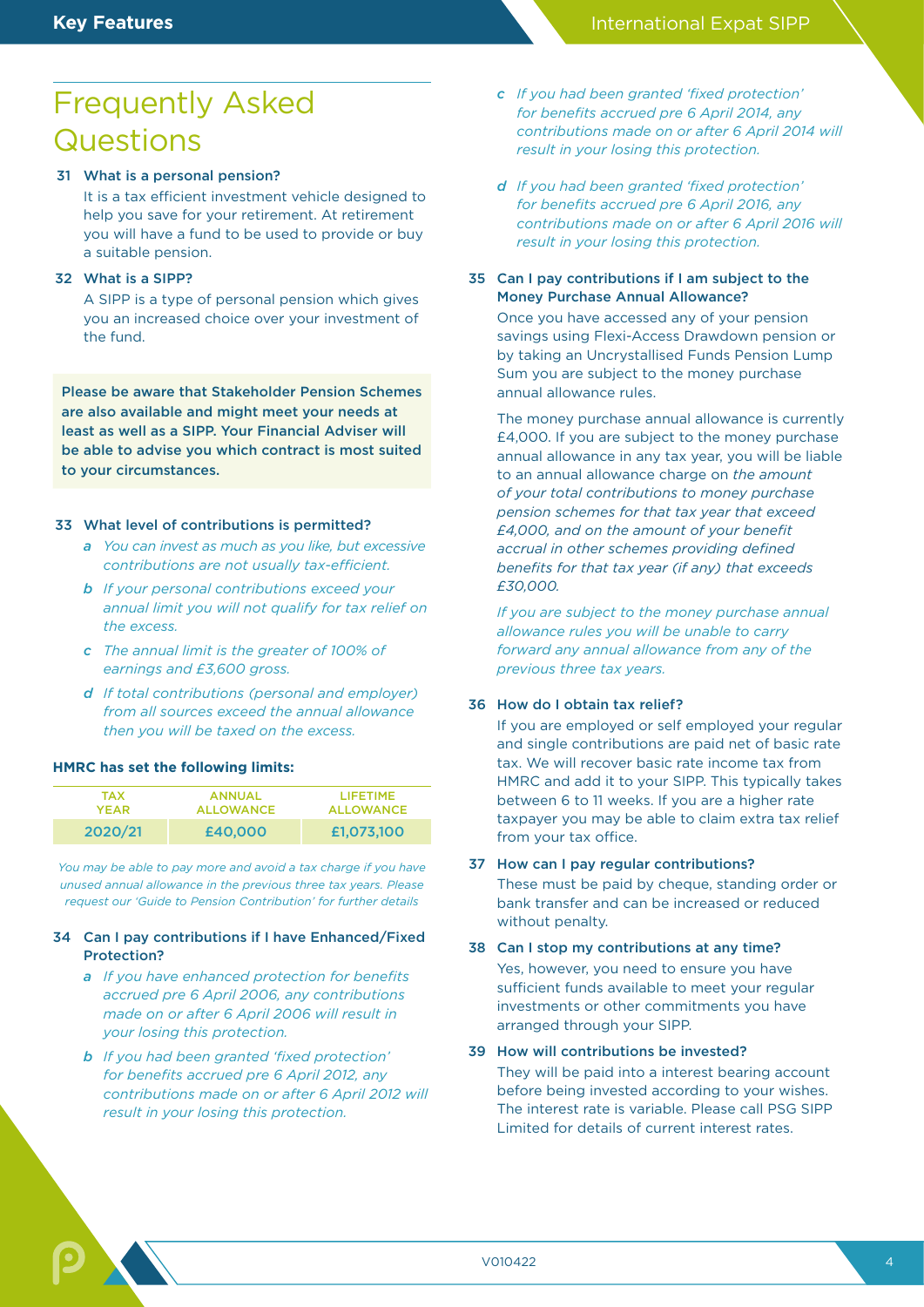#### 40 What are the investment options?

- *a You can make the investment decision for your SIPP either having been advised by your Financial Adviser or not. Or you can choose your own investment manager.*
- *b Your SIPP may invest in a variety of different assets including quoted stocks and shares, investment trusts, gilts, unit trusts, open ended investment companies [OEICS], commercial property and deposit accounts etc. Different charges may apply to some of these investments.*
- *c Further details of investments permitted are available upon request and from your Financial Adviser. ReMember the value of stocks and shares and other investments can fall as well as rise.*
- *d Investments will be realised to pay benefits, to provide income withdrawals and to pay charges.*
- *e In the event that neither you or your investment adviser gives instructions your SIPP fund will be invested in an interest bearing account.*

#### 41 What are the tax benefits of a SIPP?

- *a No UK tax on income or capital gains is payable by your pension fund although your pension fund may not recover the tax credit on dividends.*
- *b You are normally entitled to take up to 25% of the value of your fund as a tax free lump sum [subject to the lifetime allowance].*
- *c A lump sum is payable to your beneficiaries in the event of your death before age 75 which will usually be tax free.*
- *d Pension income is taxed in the same way as earnings albeit not subject to National Insurance.*
- *e Personal contributions attract tax relief at your highest marginal rates of income tax and are paid net of basic rate tax. We will reclaim the basic rate of tax from HMRC and add it to your SIPP. You may be able to claim some or all of the additional relief through your tax office.*
- *f Contributions made by an employer will be paid gross. Employers may be able to claim the contribution as a tax relievable deduction if HMRC considers the contribution was made wholly and exclusively for the purpose of trade.*
- *g These tax advantages are based on our current understanding and may change in the future.*

#### 42 What retirement benefits can I take?

- *a When you decide to take your benefits you will be able to take a pension or a reduced pension and a tax free lump sum.*
- *b Your SIPP will be divided into 1,000 identical segments. This will give you extra flexibility when you come to draw your benefits.*
- *c If you take Flexi-Access Drawdown you can choose the amount and frequency of withdrawals from the pension fund.*
- *d You can take one or more lump sums from uncrystallised funds, known as Uncrystallised Funds Pension Lump Sum (UFPLS).*
- *e An alternative way of providing a pension is for the assets to be sold and proceeds applied to purchase an annuity with an insurance company.*
- *f If your total benefits from all schemes exceed the lifetime allowance you will be subject to a lifetime allowance charge on the excess.*

#### 43 What is Drawdown Pension?

- *a This option is available to anyone over age 55. It provides a means of taking benefits from the pension fund without committing to the purchase of an annuity. There are two options under Drawdown Pension, called "Flexi-Access Drawdown" and "Capped Drawdown".*
- *b It allows you to take 25% of your fund immediately as a tax free lump sum. This must be taken at outset otherwise it will be lost.*
- *c With "Flexi-Access Drawdown pension" you can take out as much of your individual fund as you want after having taken your tax free lump sum. You can increase, reduce and/or request an extra one-off Flexi-Access Drawdown pension payment. You can choose for Flexi-Access Drawdown pension to be paid on a monthly, quarterly, half-yearly or yearly basis.*
- *d You can only designate part of your individual fund for providing "Capped Drawdown pension" if it applies to an arrangement under which part of your individual fund was already designated for Capped Drawdown pension on 5 April 2015.*
- *e With Capped Drawdown the level of income can be varied within levels determined by a set of unisex annuity tables produced by the Government Actuary's Department (GAD).*
- *f For Capped Drawdown the maximum level of income (known as the basis amount') is approximately equal to 150% of the cost of a conventional single life, level annuity. The minimum is 0%.*
- *g For Capped Drawdown the maximum income levels must be reviewed every three years up to age 75, then every year on the anniversary after your 75th birthday.*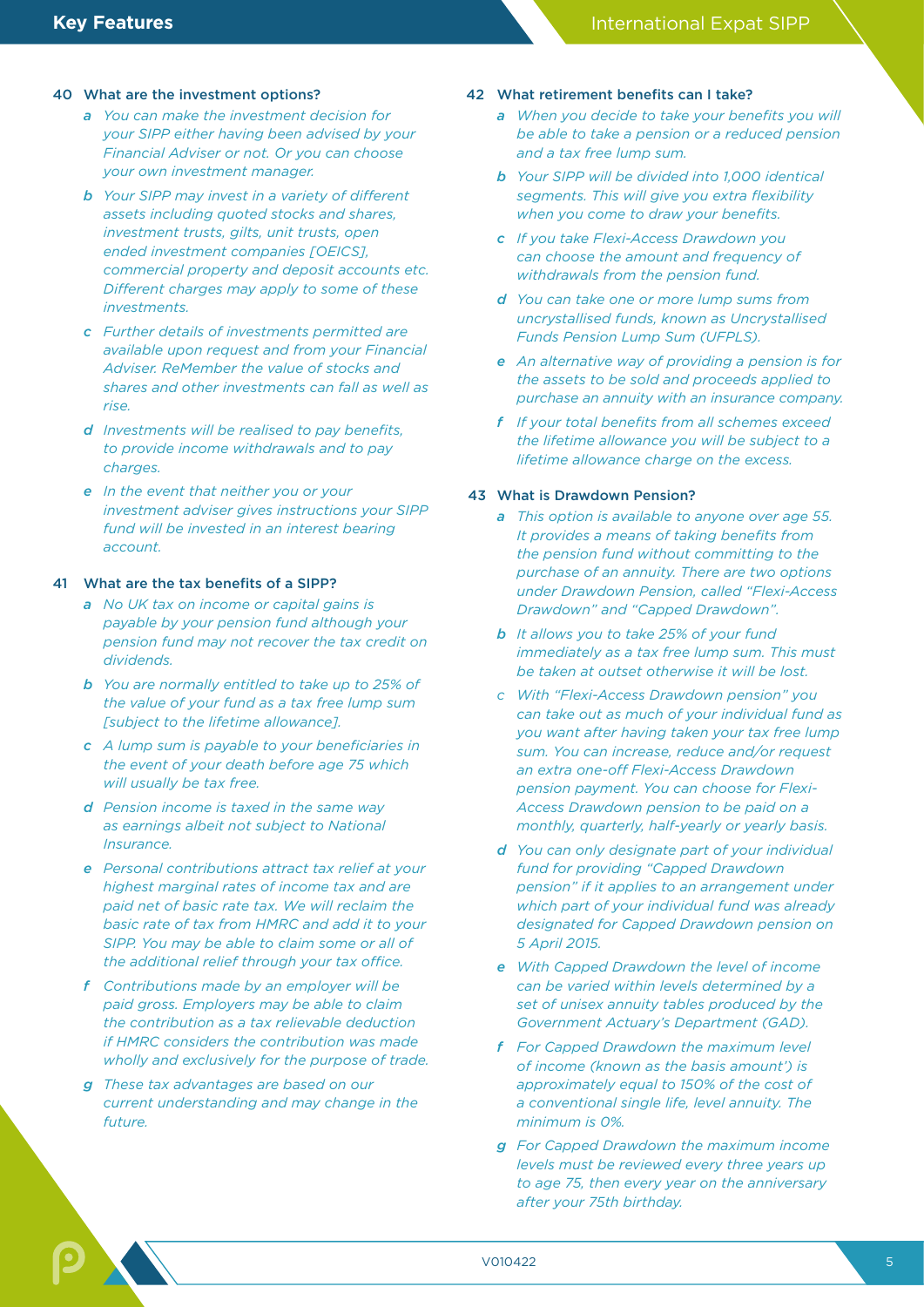#### 44 What is an "annuity"?

- *a An annuity may be purchased from whichever life insurer you select and is offering the best rate i.e. on the open market, from age 55.*
- *b An annuity is an income in retirement purchased by a lump sum such as a pension fund. It is often paid monthly for the rest of your life and can continue to be paid to a dependant such as a spouse or civil partner after your death. It can be a fixed amount or can increase each year. It provides greater certainty and security compared to the flexible but unknown future benefits of income drawdown.*
- *c The older you are, the more annuity you can buy for your money. However annuity purchase rates can also change at any time both up and down.*

#### 45 What happens when I die before age 75?

- *a Death benefits are payable at the discretion of International SIPP Trustees Limited. You may nominate the individuals you wish to receive benefits and your wishes will be taken into account. You may complete a new nomination at any time.*
- *b Death benefits may be paid as a lump sum, or applied to provide pension benefits for any beneficiary, either under income drawdown or by an annuity.*
- *c Death benefits are normally paid tax-free from the funds of an individual regardless of whether that individual was taking benefits.*

#### 46 What happens if I die age 75 or older?

*This will depend upon how benefits are being taken.*

- *a Death benefits are payable at the discretion of International SIPP Trustees Limited. You may nominate the individuals you wish to receive benefits and your wishes will be taken into account. You may complete a new nomination at any time.*
- *b Death benefits may be paid as a lump sum, or applied to provide pension benefits for any beneficiary, either under income drawdown or by an annuity.*
- *c Death benefits will usually be taxed at the recipient's marginal rate of income tax.*

#### 47 What are the charges?

#### *a Financial Advice*

This will be between you and your Financial Adviser. PSG SIPP Limited do not provide advice.

#### *b SIPP Administration*

There is an annual fee. The only other fees are transaction based, ensuring that you only pay for the services you need. All these charges are set out in our SIPP fee schedule. You should read this before completing the application forms.

#### *c Investment charges*

There will be charges associated with the underlying investments held within your SIPP. Your Financial Adviser or investment provider will be able to provide you with full details.